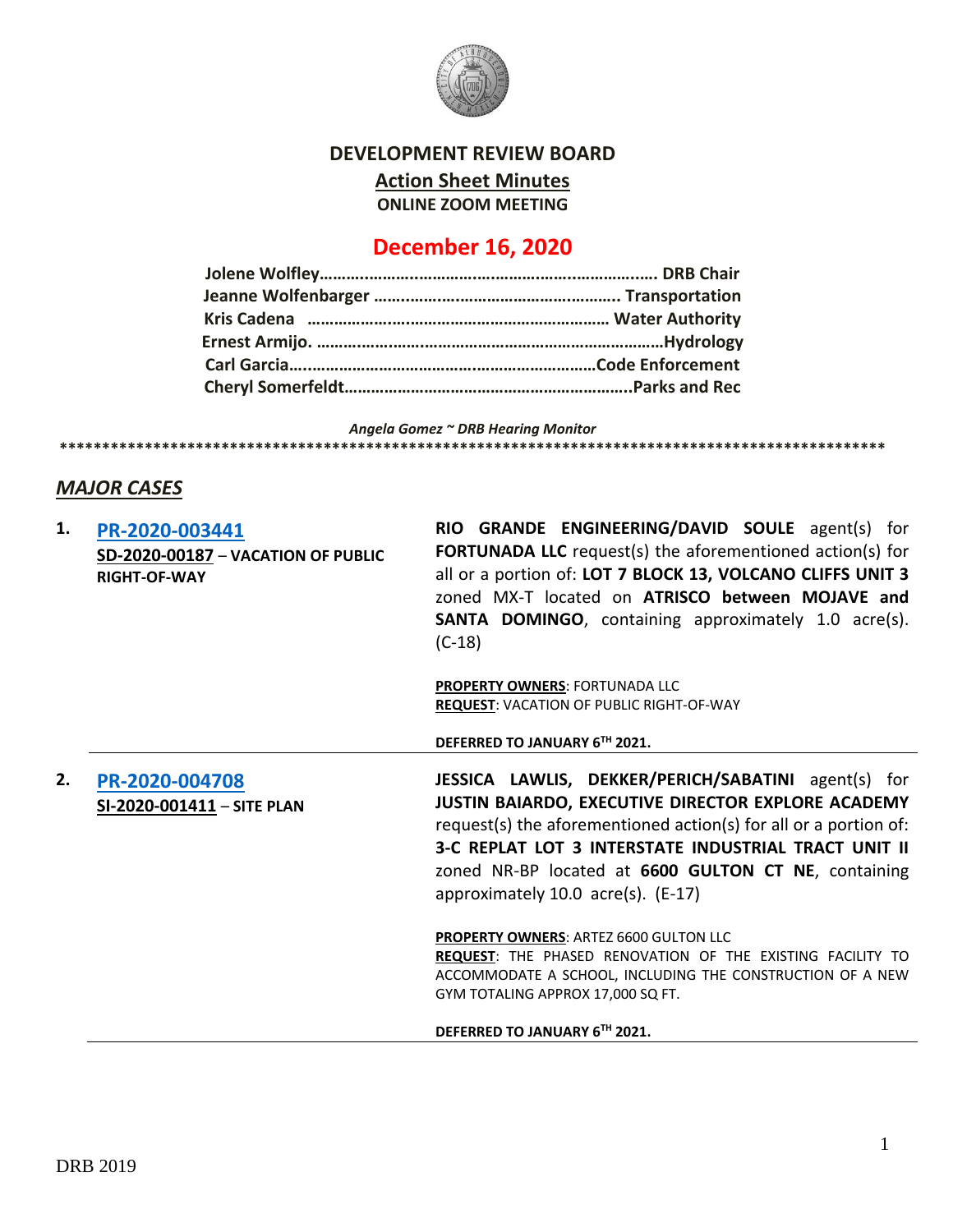## **3. [PR-2020-003661](http://data.cabq.gov/government/planning/DRB/PR-2020-003661/DRB%20Submittals/PR-2020-003661_Dec_16_2020/Application/2020-003661%20Preliminary%20Plat%20DRB%20Submittal.pdf)**

**SD-2020-00209** – **PRELIMINARY PLAT**

**RON HENSLEY/THE GROUP** agent(s) for **CLEARBROOK INVESTMENTS, INC.** request(s) the aforementioned action(s) for all or a portion of **LOT 31, BLOCK 16, NORTH ALBUQUERQUE ACRES TRACT 1 UNIT 3** zoned R-1D, located at **8361 GLENDALE AV NE between BARSTOW and VENTURA**, containing approximately 0.8864 acre(s). (B-20)

**PROPERTY OWNERS**: HENRY SCOTT W & CLARK SCOTT B & PAMELA M **REQUEST**: REVIEW OF SUBDIVISION OF LOT INTO 2 LOTS

**DEFERRED TO JANUARY 6TH , 2021.**

**4. [Project #PR-2019-002277](http://data.cabq.gov/government/planning/DRB/PR-2019-002277/DRB%20Submittals/) (1002962) SI-2019-00246 – SITE PLAN RESPEC** agent(s) for **RAINBOW PASEO, LLC** request(s) the aforementioned action(s) for all or a portion of **TRACT A PLAT OF TRACTS A, B AND C CANTATA AT THE TRAILS UNIT 2 (BEING A REPLAT OF TRACT OS-4 THE TRAILS UNIT 2 & TRACT A TAOS AT THE TRAILS UNIT 2**)**,** zoned R-ML, located on **OAKRIDGE ST NW between OAKRIDGE ST NW and TREE LINE AVE NW**, containing approximately 3.26 acre(s). (C-9) *[Deferred from 8/15/19, 10/9/19, 12/4/19, 2/5/20, 3/4/20, 4/15/20, 6/3/20, 8/5/20], 9/30/20, 10/14/20]*

**PROPERTY OWNERS**: RV LOOP LLC **REQUEST**: 52 UNIT TOWNHOME DEVELOPMENT

**DEFERRED TO FEBRUARY 24TH , 2021.**

#### **5**. **[Project #1011598](http://data.cabq.gov/government/planning/DRB/1011598/1011598_DRB%20Submittals/)**

**18DRB-70137** - **VACATION OF PUBLIC RIGHT-OF-WAY 18DRB-70138** - **SIDEWALK VARIANCE 18DRB-70139** - **SUBDIVISION DESIGN VARIANCE FROM MINIMUM DPM STANDARDS 18DRB-70140** - **PRELIMINARY/ FINAL PLAT**

**BOB KEERAN,** request(s) the aforementioned action(s) for all or a portion of: **Lot(s) 17 & 18**, **Block(s) 4, Tract(s) 3, NORTH ALBQ ACRES Unit 3**, zoned PD (RD/5DUA), located on **VENTURA ST NE** between **SIGNAL AVE NE** and **ALAMEDA BLVD NE**, containing approximately 2 acre(s). (C-20) *[Deferred from 5/16/18, 6/13/18, 7/18/18/, 8/8/18, 9/12/18, 10/24/18, 12/5/18, 12/19/18, 1/9/19, 1/23/19, 2/13/19, 2/27/19, 3/20/19, 4/17/19, 4/24/19, 6/5/19, 7/10/19, 8/7/19, 9/18/19, 10/30/19, 12/11/19, 1/29/20, 4/22/20, 6/24/20, 8/26/20, 10/28/20].*

**DEFERRED TO FEBRUARY 24TH , 2021.**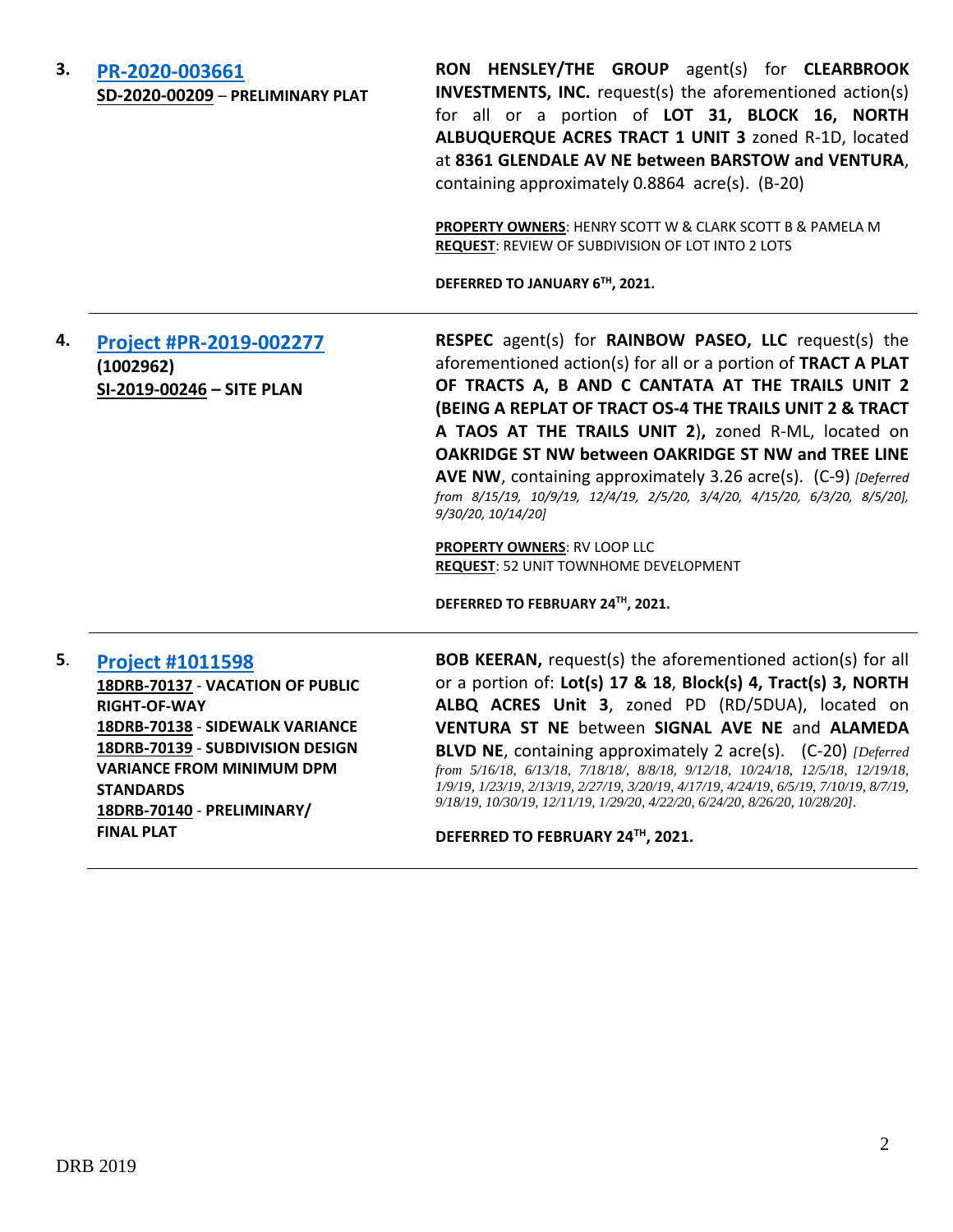| 6. | <b>Project # PR-2020-004448</b><br><b>SI-2020-00964 - MAJOR SITE PLAN</b><br><b>AMENDMENT</b> | STUDIO SOUTHWEST ARCHITECTS - JOE BLOWERS,<br><b>PROJECT MANAGER agent(s) for KAIROS POWER - LANCE</b><br>HAGERBUCH, SR DIRECTOR ENGINEERING request(s) the<br>aforementioned action(s) for all or a portion of: LOT D1,<br>D2 & D3, MESA DEL SOL INNOVATION PARK II, zoned PC,<br>located at 5201 HAWKING DR SE between HAWKING DR<br>and CRICK CROSSING, containing approximately 32.5<br>$\text{acre(s)}$ . (Q-16) [Deferred from 10/14/20, 11/4/20, 11/18/20]                                                          |
|----|-----------------------------------------------------------------------------------------------|----------------------------------------------------------------------------------------------------------------------------------------------------------------------------------------------------------------------------------------------------------------------------------------------------------------------------------------------------------------------------------------------------------------------------------------------------------------------------------------------------------------------------|
|    |                                                                                               | PROPERTY OWNERS: KAIROS POWER, CHAVEZ STEVE & GUZMAN<br><b>RUDY &amp; DASKALOS PETE &amp; SOULA</b><br><b>REQUEST:</b> MODIFICATION TO SITE PLAN for ADDITION OF A 100' x 400'<br>SHELL BUILDING APPROXIMATELY 65 FEET HIGH                                                                                                                                                                                                                                                                                                |
|    |                                                                                               | IN THE MATTER OF THE AFOREMENTIONED APPLICATION, BEING IN<br>COMPLIANCE WITH ALL APPLICABLE REQUIREMENTS OF THE DPM<br>AND THE IDO AND WITH THE SIGNING OF THE AMENDED<br>INFRASTRUCTURE LIST "2", AND WITH<br><b>THE</b><br>SIGNING OF<br>INFRASTRUCTURE LIST "1" ON DECEMBER 16, 2020, THE DRB HAS<br>APPROVED THE AMENDED SITE PLAN WITH FINAL SIGN OFF<br><b>FOR</b><br><b>THE</b><br><b>DELEGATED</b><br>TO.<br><b>PLANNING</b><br><b>INFRASTRUCTURE</b><br>IMPROVEMENTS AGREEMENT (IIA) FOR INFRASTRUCTURE LIST "1". |

#### **7. [PR-2019-002479](http://data.cabq.gov/government/planning/DRB/PR-2019-002479/DRB%20Submittals/) SD-2020-00196**– **VACATION OF RIGHT-OF- WAY SD-2020-00195 - PRELIMINARY/FINAL PLAT**

**ARCH + PLAN LAND USE CONSULTANTS** agent(s) for **SMI ASSETS LLC** request(s) the aforementioned action(s) for all or a portion of: **TR B PLAT, TR C PLAT, AND TR D PLAT OF TRACTS B, C AND D FAIRVIEW PARK CEMETERY (BEING A REPLAT OF FAIRVIEW PARK CEMETERY) AND THE REMAINING NE'LY PORT OF TR IN THE NW 1/4, NW ¼ SEC 27T10N R3E,** zoned NR-SU located at **700 YALE BLVD SE & 621 COLUMBIA DR SE**, containing approximately 25.56 acre(s). (L-15 & L-16) *[Deferred from 12/2/20]*

**PROPERTY OWNERS**: SMI ASSETS LLC **REQUEST**: LOT CONSOLIDATION

**DEFERRED TO JANUARY 6TH , 2021.**

#### *MINOR CASES*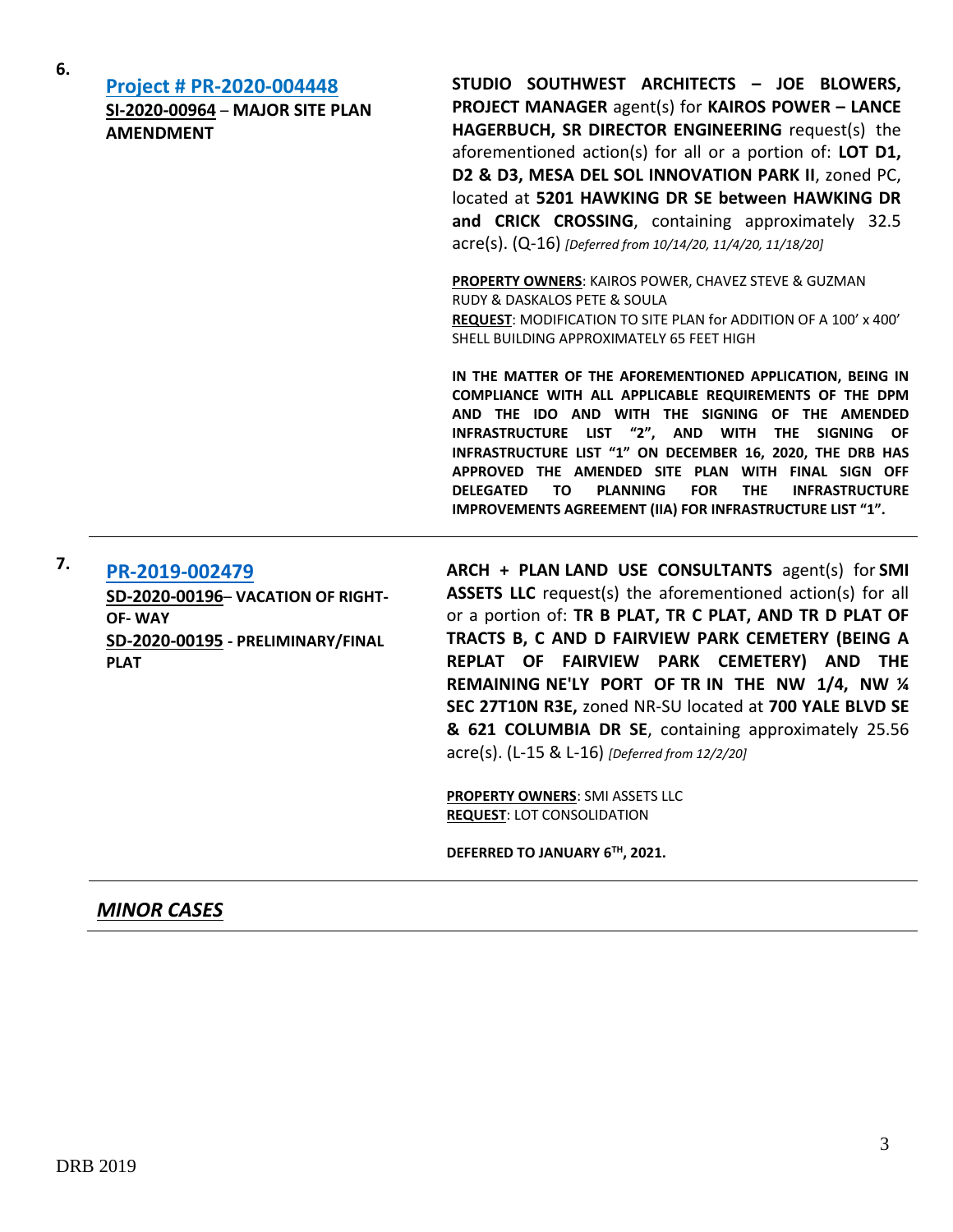| 8. | PR-2018-001402<br>(1001047)<br>SI-2020-01164 - EPC FINAL SITE PLAN<br><b>SIGN-OFF</b> | <b>CONSENSUS PLANNING, INC.</b> agent(s) for <b>GAMMA</b><br><b>DEVELOPMENT, LLC</b> request(s) the aforementioned action(s)<br>for all or a portion of: LOTS 1 THROUGH 3 BLOCK 1 PLAT OF<br>WEST BANK ESTATES WITH TRACT A-11 LANDS OF SUZANE H<br>POOLE, TRACT C-1 PLAT OF TRACTS C-1, C-2 AND LOT 4-A<br>LANDS OF SUZANNE H POOLE BEING A REPLAT OF TRACT C<br>LANDS OF SUZANNE H POOLE TRACT C ANNEXATION PLAT<br>LAND, AND LOT 4-A PLAT OF TRACTS C-1, C-2 & LOT 4-A<br>LANDS OF SUZANNE H POOLE BEING A REPLAT OF TRACT C<br>LANDS OF SUZANNE H POOLE TRACT C ANNEXATION PLAT<br>LAND, zoned R-A, located at 5001 NAMASTE RD NW between<br>LA BIENVENIDA PL and OXBOW OPEN SPACE, containing<br>approximately 22.75 acre(s). (F-11 & F-12) [Deferred from 10/28/20,<br>11/18/20<br>PROPERTY OWNERS: DANIELS FAMILY PROPERTIES LLC<br><b>REQUEST: EPC SITE PLAN SIGN-OFF</b> |
|----|---------------------------------------------------------------------------------------|-----------------------------------------------------------------------------------------------------------------------------------------------------------------------------------------------------------------------------------------------------------------------------------------------------------------------------------------------------------------------------------------------------------------------------------------------------------------------------------------------------------------------------------------------------------------------------------------------------------------------------------------------------------------------------------------------------------------------------------------------------------------------------------------------------------------------------------------------------------------------------------|
|    |                                                                                       | DEFERRED TO FEBRUARY 10™, 2021.                                                                                                                                                                                                                                                                                                                                                                                                                                                                                                                                                                                                                                                                                                                                                                                                                                                   |
| 9. | PR-2019-002609<br>SD-2020-00217 - PRELIMINARY/FINAL<br><b>PLAT</b>                    | ARCH + PLAN LAND USE CONSULTANTS agent(s) for JAB RE<br><b>INVESTMENTS LLC</b> request(s) the aforementioned action(s)<br>for all or a portion of: LOT 14, FLORAL GARDENS, zoned R-1,<br>located at 2454 ROSE NW between FLORAL RD and SARITA<br>AVE, containing approximately 0.4117 acre(s). (H-13)                                                                                                                                                                                                                                                                                                                                                                                                                                                                                                                                                                             |
|    |                                                                                       | <b>PROPERTY OWNERS: JABRE INVESTMENTS LLC</b><br>REQUEST: CREATE 2 LOTS FROM 1 EXITING LOT                                                                                                                                                                                                                                                                                                                                                                                                                                                                                                                                                                                                                                                                                                                                                                                        |
|    |                                                                                       | DEFERRED TO JANUARY 27TH, 2021.                                                                                                                                                                                                                                                                                                                                                                                                                                                                                                                                                                                                                                                                                                                                                                                                                                                   |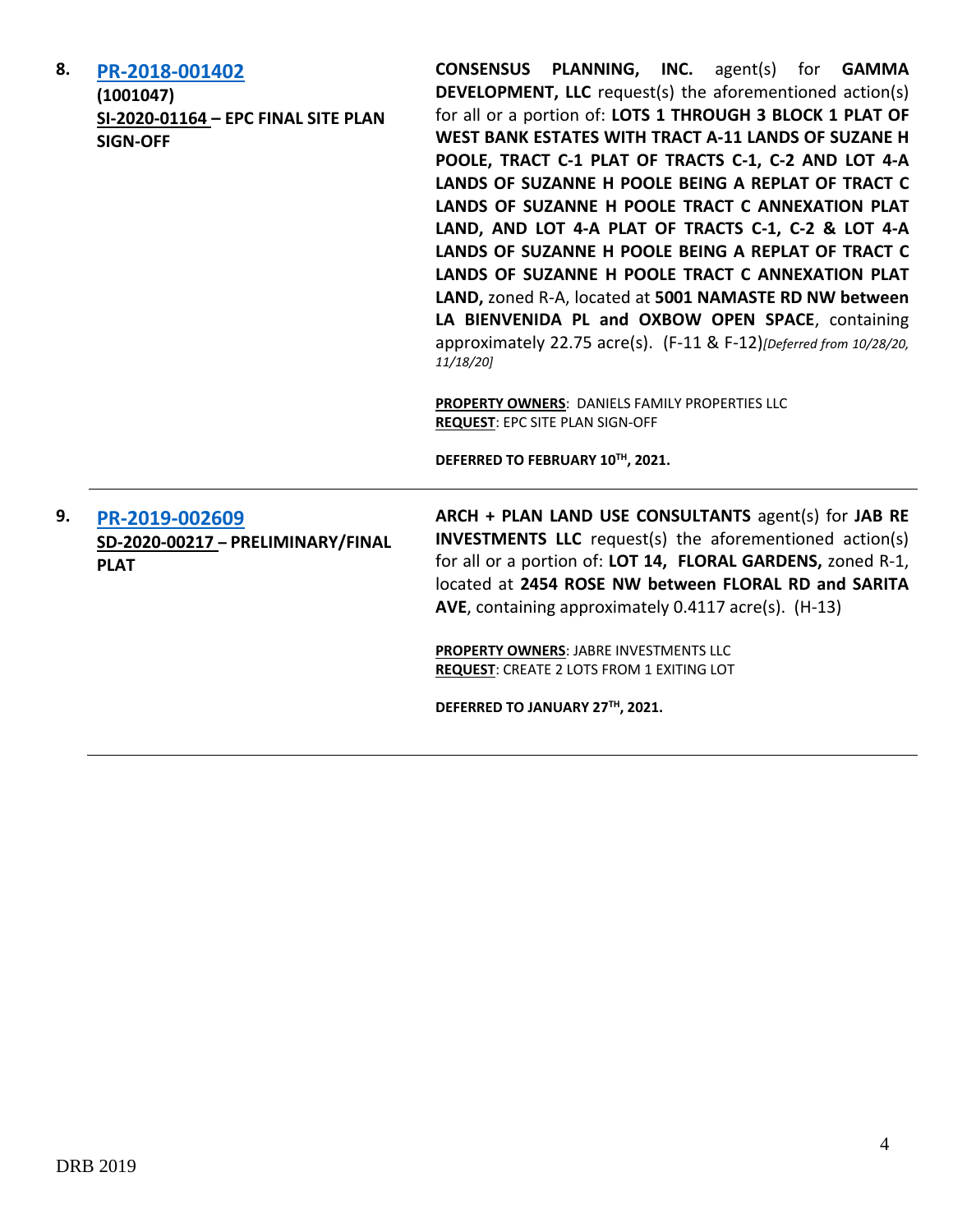**10. [PR-2019-002973](http://data.cabq.gov/government/planning/DRB/PR-2019-002973/DRB%20Submittals/)**

**11.**

**SD-2020-00168 - PRELIMININARY/FINAL PLAT**

**ARCH + PLAN LAND USE CONSULTANTS** agent(s) for **MANUEL GARZA** request(s) the aforementioned action(s) for all or a portion of: **LOTS A & B, LANDS OF ROBERT GARCIA,** zoned MX-M, located at **1821 CANDELARIA NW between SAN ISIDRO ST and GRIEGOS LATERAL**, containing approximately 0.258 acre(s). (G-13)*[Deferred from 10/7/20, 10/28/20, 11/18/20]*

**PROPERTY OWNERS**: MANUEL GARZA **REQUEST**: CREATE 3 LOTS FROM 2 EXITING LOTS

**IN THE MATTER OF THE AFOREMENTIONED APPLICATION, BEING IN COMPLIANCE WITH ALL APPLICABLE REQUIREMENTS OF THE DPM AND THE IDO, THE DRB HAS** *APPROVED* **THE PRELIMINARY/FINAL PLAT. FINAL SIGN OFF IS DELEGATED TO PLANNING FOR PROJECT AND APPLICATION NUMBERS TO BE PLACED ONTO THE PLAT, FOR THE AGIS DXF FILE AND FOR THE RECORDED INFRASTRUCTURE IMPROVEMENTS AGREEMENT (IIA).**

**[PR-2018-001566](http://data.cabq.gov/government/planning/DRB/PR-2018-001566/DRB%20Submittals/) SD-2020-00208 – PRELIMINARY/ FINAL PLAT** *(Sketch Plat 4/22/20)*

**ARCH + PLAN LAND USE CONSULTANTS** agent(s) for **RUDOLPH RAMIREZ** request(s) the aforementioned action(s) for all or a portion of: **LOTS 1 & 2, WINGER AND MARTINEZ,** zoned R-A, located at **2123 & 2127 CANDELARIA between DON ISIDRO LN and MANCHESTER DR**, containing approximately 0.6209 acre(s). (G-13) *[Deferred from 12/2/20, 12/9/20]*

**PROPERTY OWNERS**: RUDOLPH RAMIREZ **REQUEST**: LOT LINE ADJUSTMENT BETWEEN 2 EXISTING LOTS

**DEFERRED TO JANUARY 6TH, 2021.** 

## **12. [Project # PR-2019-002607](http://data.cabq.gov/government/planning/DRB/PR-2019-002607/DRB%20Submittals/)**

**SD-2020-00026 - PRELIMINARY/FINAL PLAT SD-2020-00107 – VACATION OF PRIVATE EASEMENT** *(Sketch Plat 7/17/19)*

**ARCH+ PLAN LAND USE CONSULTANTS** agent(s) for **JOHN O. PEARSON** request(s) the aforementioned action(s) for all or a portion of: **LOT 8-B PLAT OF LOTS 8-A & 8-B UNIT 1 ALVARADO GARDENS CONT 0.8967 AC,** zoned R-A, located on **RIO GRANDE BLVD** between **ARTESANOS CT** and **CAMPBELL RD**, containing approximately 0.8967 acre(s). (G-13) *[Deferred from 1/29/20, 2/26/20, 4/8/20, 5/20/20, 7/8/20, 7/29/20, 8/26/20, 9/16/20, 9/30/20, 10/14/20, 11/18/20, 12/9/20]*

**PROPERTY OWNERS**: JOHN D PEARSON **REQUEST**: CREATE 2 LOTS FROM 1 EXISTING LOT

**DEFERRED TO JANUARY 13TH, 2021.**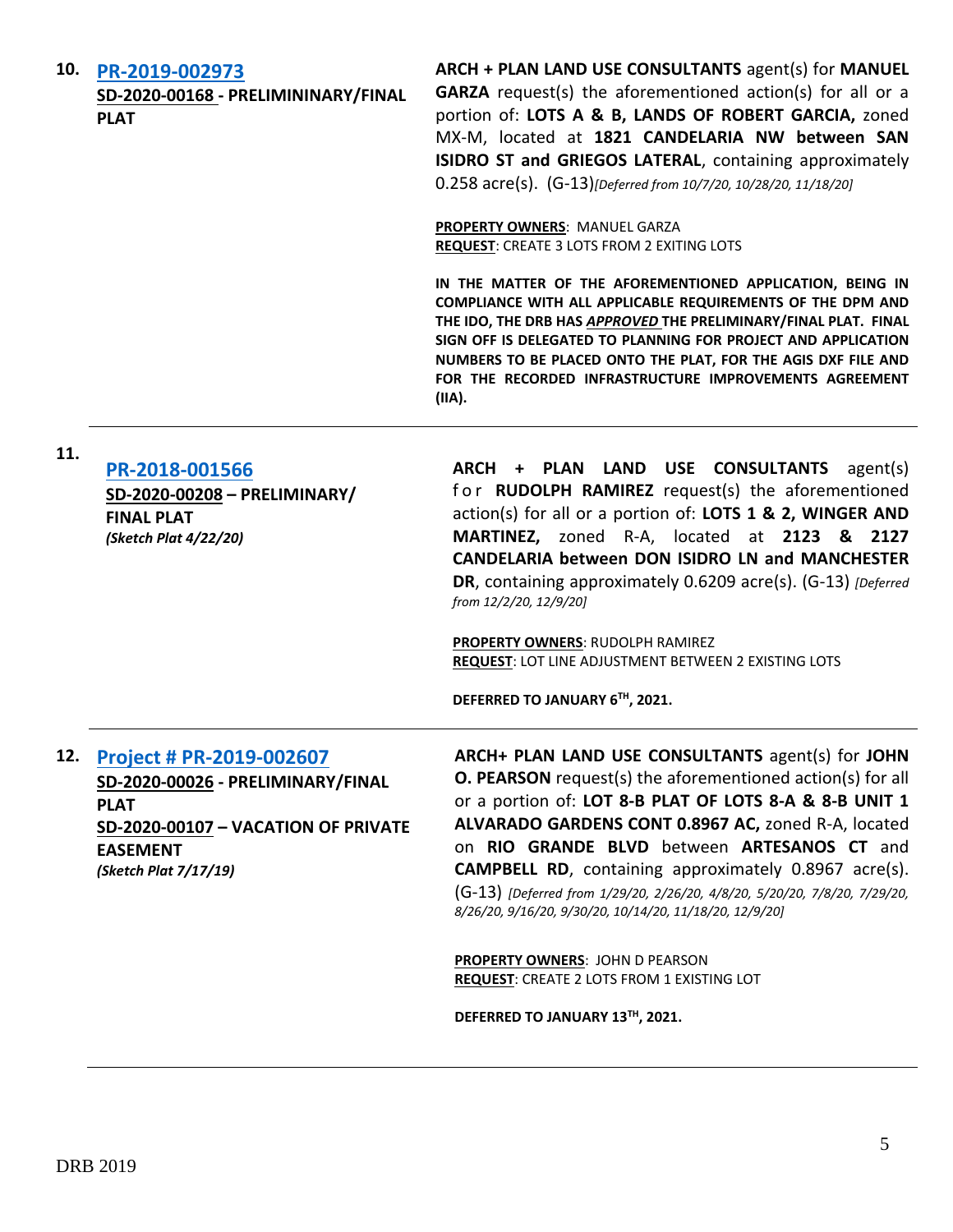| 13. | PR-2020-004794<br><b>SD-2020-00214 - EXTENSION OF</b><br><b>SUBDIVISION IMPROVEMENTS</b><br><b>AGREEMENT (ESIA)</b> | <b>LANA HUTCHISON</b> request(s) the aforementioned action(s)<br>for all or a portion of: LOT 30A and B TRACT 1 BLOCK 16,<br>NORTH ALBUQUERQUE ACRES zoned R-1D, located on<br>GLENDALE EAST OF BARSTOW between BARSTOW and<br><b>VENTURA</b> containing approximately 1 acre(s). (B-20)                                                                                                 |
|-----|---------------------------------------------------------------------------------------------------------------------|------------------------------------------------------------------------------------------------------------------------------------------------------------------------------------------------------------------------------------------------------------------------------------------------------------------------------------------------------------------------------------------|
|     |                                                                                                                     | <b>PROPERTY OWNERS: HUTCHISON PROPERTIES LLC</b><br><b>REQUEST: SUBDIVISION IMPROVEMENTS AGREEMENT EXTENSION</b>                                                                                                                                                                                                                                                                         |
|     |                                                                                                                     | IN THE MATTER OF THE AFOREMENTIONED APPLICATION, BEING IN<br><b>COMPLIANCE WITH ALL APPLICABLE REQUIREMENTS OF THE DPM AND</b><br>THE IDO, THE DRB HAS APPROVED ATWO YEAR EXTENSION OF THE<br><b>SUBDIVISION IMPROVEMENT AGREEMENT.</b>                                                                                                                                                  |
| 14. | PR-2020-004538<br>SD-2020-00219 - PRELIMINARY/FINAL<br>PLAT (Sketch Plat 10/14/20)                                  | CSI - CARTESIAN SURVEY'S INC. agent for YANKEE FANS<br><b>LLC</b> request(s) the aforementioned action(s) for all or a<br>portion of: TRACT 1A and TRACT D, ATRISCO BUSINESS<br>PARK UNIT II AND MERIDIAN BUSINESS PARK II zoned NR-<br>BP, located at 7301 LOS VOLCANES RD NW between<br><b>GALLATIN PL NW and COORS BLVD NW, containing</b><br>approximately $26.21$ acre(s). $(J-10)$ |

**PROPERTY OWNERS**: YANKEE FANS LLC **REQUEST**: TO SUBDIVIDE THE EXISTING PARCEL OF LAND INTO THREE TRACTS

**DEFERRED TO JANUARY 6TH, 2021.**

## **15. [PR-2019-003030](http://data.cabq.gov/government/planning/DRB/PR-2019-003030/DRB%20Submittals/PR-2019-003030_Dec_16,%202020/Application/2020%2012%2001%20-%20SI%20-%205300%20-%20DRB%20Prelim_Final%20-%20Application%20Packet%20(3).pdf) SD-2020-00213 – PRELIMINARY/FINAL PLAT**

**SUPREME INVESTMENTS, LLC** request(s) the aforementioned action(s) for all or a portion of: **TRACT B1, LAND OF MEL SANCHEZ & LATH & PLASTER SUPPLY** zoned NR-LM, located at **5300 2ND ST between MONTANO and GRIEGOS**, containing approximately 5.45 acre(s). (F-15)

**PROPERTY OWNERS**: CITY CHURCH OF ALBUQUERQUE INC **REQUEST**: TO SUBDIVIDE THE EXISTING PARCEL OF LAND INTO THREE TRACTS

**DEFERRED TO JANUARY 6TH, 2021.**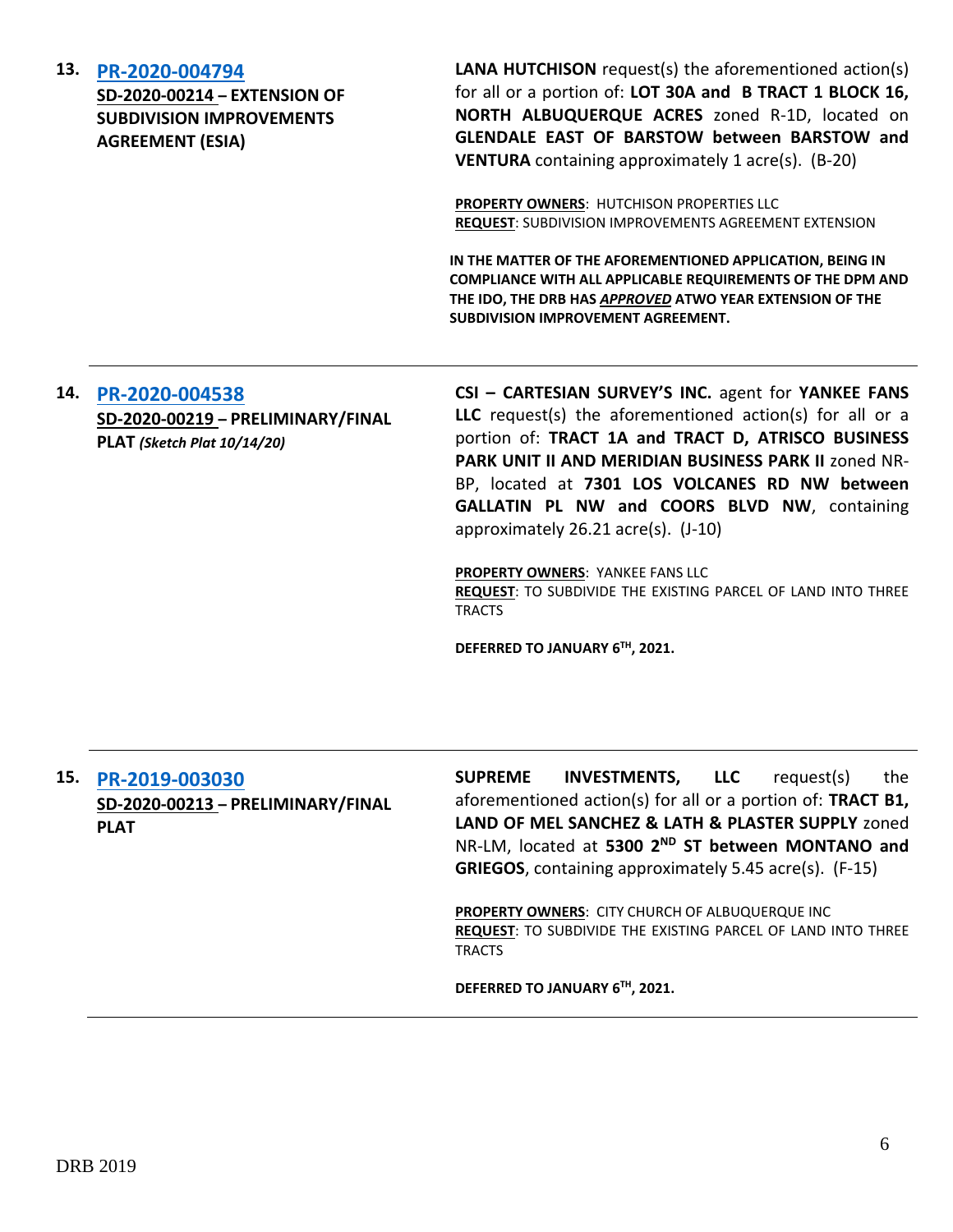| 16. | PR-2020-004801<br>SD-2020-00216 - PRELIMINARY/FINAL<br><b>PLAT</b> | ALDRICH LAND SURVEYING agent(s) for HOMEWISE, INC.<br>request(s) the aforementioned action(s) for all or a portion<br>of: LOTS 15 & 16, BLOCK 3, JOHN A. LEE SUBD zoned R-<br>1A, located at 433 PACIFIC AVE SW between BARELAS RD<br>and 4 <sup>TH</sup> STREET, containing approximately 0.1470 acre(s).<br>$(K-14)$                                                                                                                                                                                                                                                                      |
|-----|--------------------------------------------------------------------|---------------------------------------------------------------------------------------------------------------------------------------------------------------------------------------------------------------------------------------------------------------------------------------------------------------------------------------------------------------------------------------------------------------------------------------------------------------------------------------------------------------------------------------------------------------------------------------------|
|     |                                                                    | <b>PROPERTY OWNERS: HOMEWISE</b><br>REQUEST: REPLAT 2 LOTS INTO 1 LOT BY LOT LINE ELIMINATION AND<br>ADMINISTRATIVE WAIVER OF ALLEY WIDTH                                                                                                                                                                                                                                                                                                                                                                                                                                                   |
|     |                                                                    | IN THE MATTER OF THE AFOREMENTIONED APPLICATION, BEING IN<br>COMPLIANCE WITH ALL APPLICABLE REQUIREMENTS OF THE DPM<br>AND THE IDO, THE DRB HAS APPROVED THE PRELIMINARY/FINAL<br>PLAT. FINAL SIGN OFF IS DELEGATED TO PLANNING FOR UTILITY<br>COMPANIES SIGNATURES, THE AGIS DXF FILE, AND FOR A NOTE ON<br>THE PLAT INDICATING THE ALLOWABLE LOT SIZE IDENTIFYING THE<br>APPROVED DEVIATION AS DISCUSSED. THE NOTICE OF DECISION<br>SHALL ADDRESS THE REQUESTED 10% DEVIATION ALLOWANCE FOR<br>CONTEXTUAL STANDARDS PER TABLE 6-4-1 OF THE IDO, ALLOWING<br><b>FOR A 0.1471 LOT SIZE.</b> |
| 17. |                                                                    | <b>RED SHAMROCK</b> request(s) the aforementioned action(s)                                                                                                                                                                                                                                                                                                                                                                                                                                                                                                                                 |
|     | PR-2019-002765<br>SD-2020-00218 - PRELIMINARY/FINAL                | for all or a portion of: LOTS 8A, 8B, 9A, 9B, 9C, zoned NR-                                                                                                                                                                                                                                                                                                                                                                                                                                                                                                                                 |
|     | <b>PLAT</b>                                                        | C, located on ST. JOSEPHS DR NW between ATRISCO DR                                                                                                                                                                                                                                                                                                                                                                                                                                                                                                                                          |
|     |                                                                    | NW and COORD BLVD NW, containing approximately 14.5                                                                                                                                                                                                                                                                                                                                                                                                                                                                                                                                         |
|     |                                                                    | $\arccos(5)$ . (G-11)                                                                                                                                                                                                                                                                                                                                                                                                                                                                                                                                                                       |
|     |                                                                    | PROPERTY OWNERS: RED SHAMROCK<br>REQUEST: SUBDIVIDE 2 EXISTING LOTS INTO 5 LOTS                                                                                                                                                                                                                                                                                                                                                                                                                                                                                                             |
|     |                                                                    | DEFERRED TO JANUARY 6TH, 2021.                                                                                                                                                                                                                                                                                                                                                                                                                                                                                                                                                              |
|     | <b>SKETCH PLAT</b>                                                 |                                                                                                                                                                                                                                                                                                                                                                                                                                                                                                                                                                                             |
| 18. | DR_2010_002058                                                     | $ARCH + PIAN$ LAND LISE CONSLILTANTS agent(s) for                                                                                                                                                                                                                                                                                                                                                                                                                                                                                                                                           |

**18. [PR-2019-002058](http://data.cabq.gov/government/planning/DRB/PR-2019-002058/DRB%20Submittals/PR-2019-002058_Dec_16_2020/Application/ATLANTIC%20&%20PACIFIC%20-%20SKETCH%20PLAT.pdf) PS-2020-00133 -SKETCH PLAT** *(Sketch Plat 1/15/20, 2-13-20)*

**USE CONSULTANTS** agent(s) **GORKY PACHA** request(s) the aforementioned action(s) for all or a portion of: **LOTS 8 thru 10, BLOCK W, ATLANTIC & PACIFIC ADDN,** zoned R-1, located at **510 ATLANTIC SE between 5TH ST and BARELAS RD**, containing approximately 0.248 acre(s). (K-14)

**PROPERTY OWNERS**: PACHA GORKY M **REQUEST**: LOT CONSOLIDATION – 3 LOTS INTO 2 LOTS

**THE SKETCH PLAT WAS REVIEWED AND COMMENTS WERE PROVIDED**